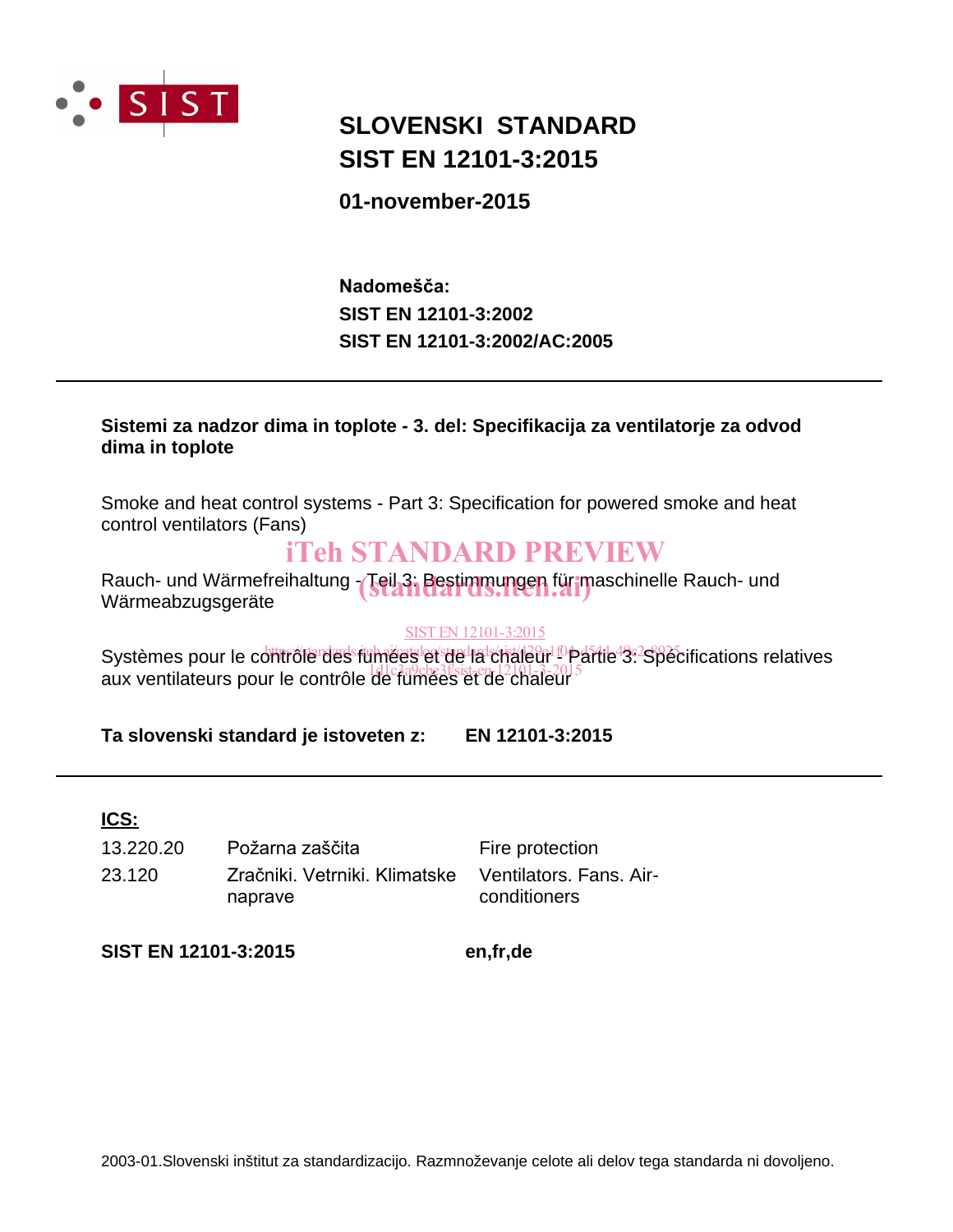

# iTeh STANDARD PREVIEW (standards.iteh.ai)

SIST EN 12101-3:2015 https://standards.iteh.ai/catalog/standards/sist/429e1f04-d544-49c2-8925- 1d1c3a9cbe3f/sist-en-12101-3-2015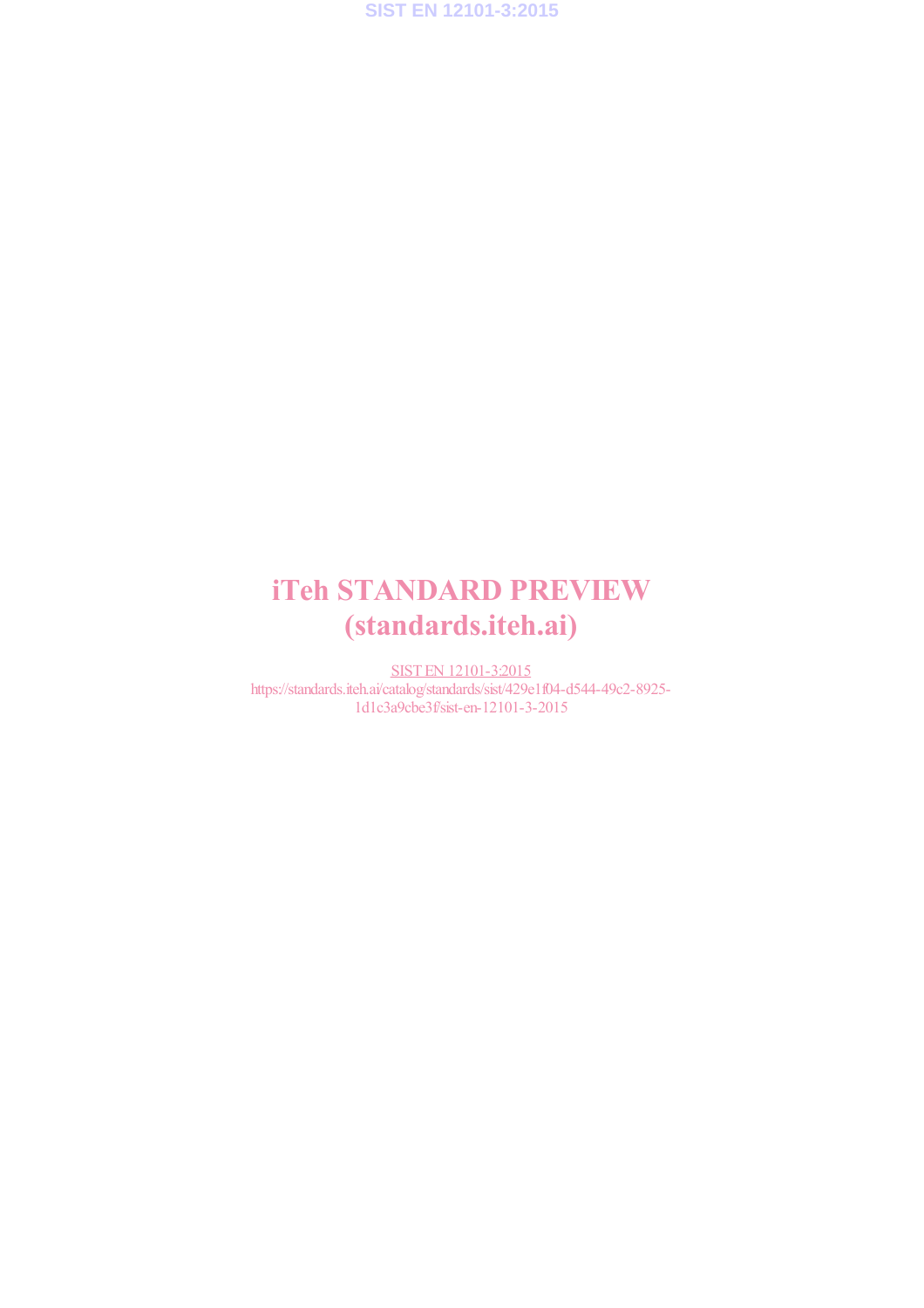#### **SIST EN 12101-3:2015**

# EUROPEAN STANDARD NORME EUROPÉENNE EUROPÄISCHE NORM

# **EN 12101-3**

August 2015

ICS 13.220.99 Supersedes EN 12101-3:2002

English Version

## Smoke and heat control systems - Part 3: Specification for powered smoke and heat control ventilators (Fans)

Systèmes pour le contrôle des fumées et de la chaleur - Partie 3 : Spécifications relatives aux ventilateurs pour le contrôle de fumées et de chaleur

 Rauch- und Wärmefreihaltung - Teil 3: Bestimmungen für maschinelle Rauch- und Wärmeabzugsgeräte

This European Standard was approved by CEN on 12 January 2015.

CEN members are bound to comply with the CEN/CENELEC Internal Regulations which stipulate the conditions for giving this European Standard the status of a national standard without any alteration. Up-to-date lists and bibliographical references concerning such national standards may be obtained on application to the CEN-CENELEC Management Centre or to any CEN member.

This European Standard exists in three official versions (English, French, German). A version in any other language made by translation under the responsibility of a CEN member into its own language and notified to the CEN-CENELEC Management Centre has the same under the responsibility of a CEN member into its own language and notified to the CEN-CENELEC M<br>status as the official versions.

CEN members are the national standards bodies of Austria, Belgium, Bulgaria, Croatia, Cyprus, Czech Republic, Denmark, Estonia,<br>Finland, Fermer Yugoslav Republic of Macodonia, France, Germany, Greece, Hungary, Iceland, Ita Finland, Former Yugoslav Republic of Macedonia, France, Germany, Greece, Hungary, Iceland, Ireland, Italy, Latvia, Lithuania, Luxembourg, Malta, Netherlands, Norway, Poland, Portugal, Romania, Slovakia, Slovenia, Spain, Sweden, Switzerland, Turkey and United Kingdom. SIST EN 12101-3:2015

https://standards.iteh.ai/catalog/standards/sist/429e1f04-d544-49c2-8925- 1d1c3a9cbe3f/sist-en-12101-3-2015



EUROPEAN COMMITTEE FOR STANDARDIZATION COMITÉ EUROPÉEN DE NORMALISATION EUROPÄISCHES KOMITEE FÜR NORMUNG

**CEN-CENELEC Management Centre: Avenue Marnix 17, B-1000 Brussels** 

Ref. No. EN 12101-3:2015 E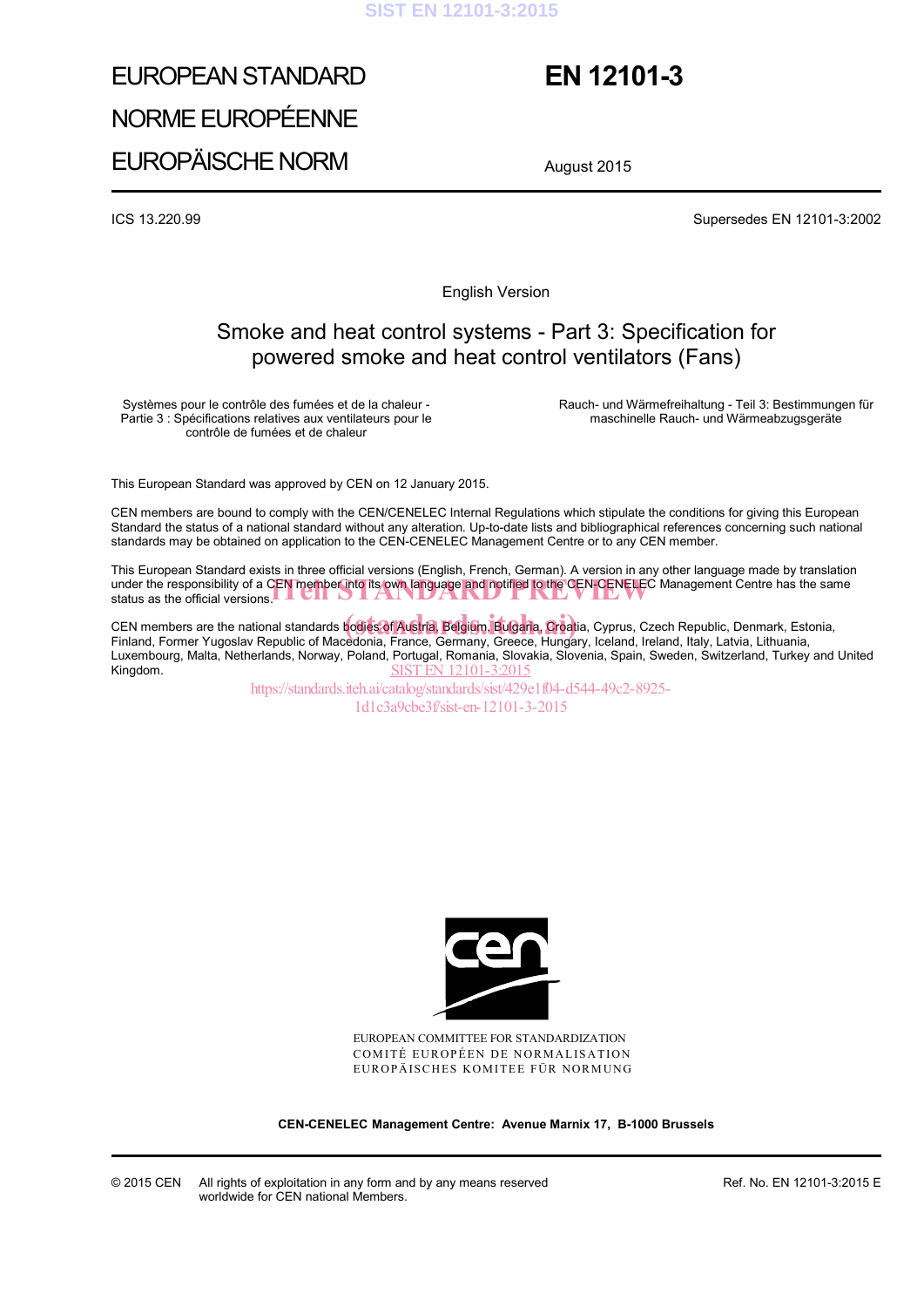# EN 12101-3:2015 (E)

# **Contents**

| 1            |                                                                                                                          |  |  |
|--------------|--------------------------------------------------------------------------------------------------------------------------|--|--|
| $\mathbf{2}$ |                                                                                                                          |  |  |
| 3            |                                                                                                                          |  |  |
| 4            |                                                                                                                          |  |  |
| 4.1          |                                                                                                                          |  |  |
| 4.1.1        |                                                                                                                          |  |  |
| 4.1.2        |                                                                                                                          |  |  |
| 4.2          |                                                                                                                          |  |  |
| 4.2.1        |                                                                                                                          |  |  |
| 4.2.2        |                                                                                                                          |  |  |
| 4.2.3        |                                                                                                                          |  |  |
| 4.3          |                                                                                                                          |  |  |
| 4.3.1        |                                                                                                                          |  |  |
| 4.3.2        | Gas flow and pressure maintenance during smoke and heat extraction test 15                                               |  |  |
| 4.4          |                                                                                                                          |  |  |
| 4.5          |                                                                                                                          |  |  |
| 4.5.1        | Opening under wind load within a given time rols. itch.ai) Continued and the Upening under snow load within a given time |  |  |
| 4.5.2        |                                                                                                                          |  |  |
| 4.6          |                                                                                                                          |  |  |
| 5            | Testing, assessment <sub>r</sub> and sampling methods ndards/sist/429e1.04.d544-49e2-8925 15                             |  |  |
| 5.1          |                                                                                                                          |  |  |
| 5.2          | Test of response delay (response time) opening under wind, snow load within a given time  16                             |  |  |
| 5.2.1        |                                                                                                                          |  |  |
| 5.2.2        |                                                                                                                          |  |  |
| 5.3          |                                                                                                                          |  |  |
| 5.3.1        |                                                                                                                          |  |  |
| 5.3.2        |                                                                                                                          |  |  |
| 5.4          | Effectiveness of smoke / hot gas extraction - Gas flow and pressure maintenance during                                   |  |  |
|              |                                                                                                                          |  |  |
| 5.5          |                                                                                                                          |  |  |
| 5.6          | Ability to open under environmental conditions: opening under wind, snow load within a given                             |  |  |
| 5.7          |                                                                                                                          |  |  |
| 6            |                                                                                                                          |  |  |
| 6.1          |                                                                                                                          |  |  |
| 6.2          |                                                                                                                          |  |  |
| 6.2.1        |                                                                                                                          |  |  |
| 6.2.2        |                                                                                                                          |  |  |
| 6.2.3        |                                                                                                                          |  |  |
| 6.3          |                                                                                                                          |  |  |
| 6.3.1        |                                                                                                                          |  |  |
| 6.3.2        |                                                                                                                          |  |  |
| 6.3.3        |                                                                                                                          |  |  |
| 6.3.4        |                                                                                                                          |  |  |
| 6.3.5        |                                                                                                                          |  |  |
| 6.3.6        |                                                                                                                          |  |  |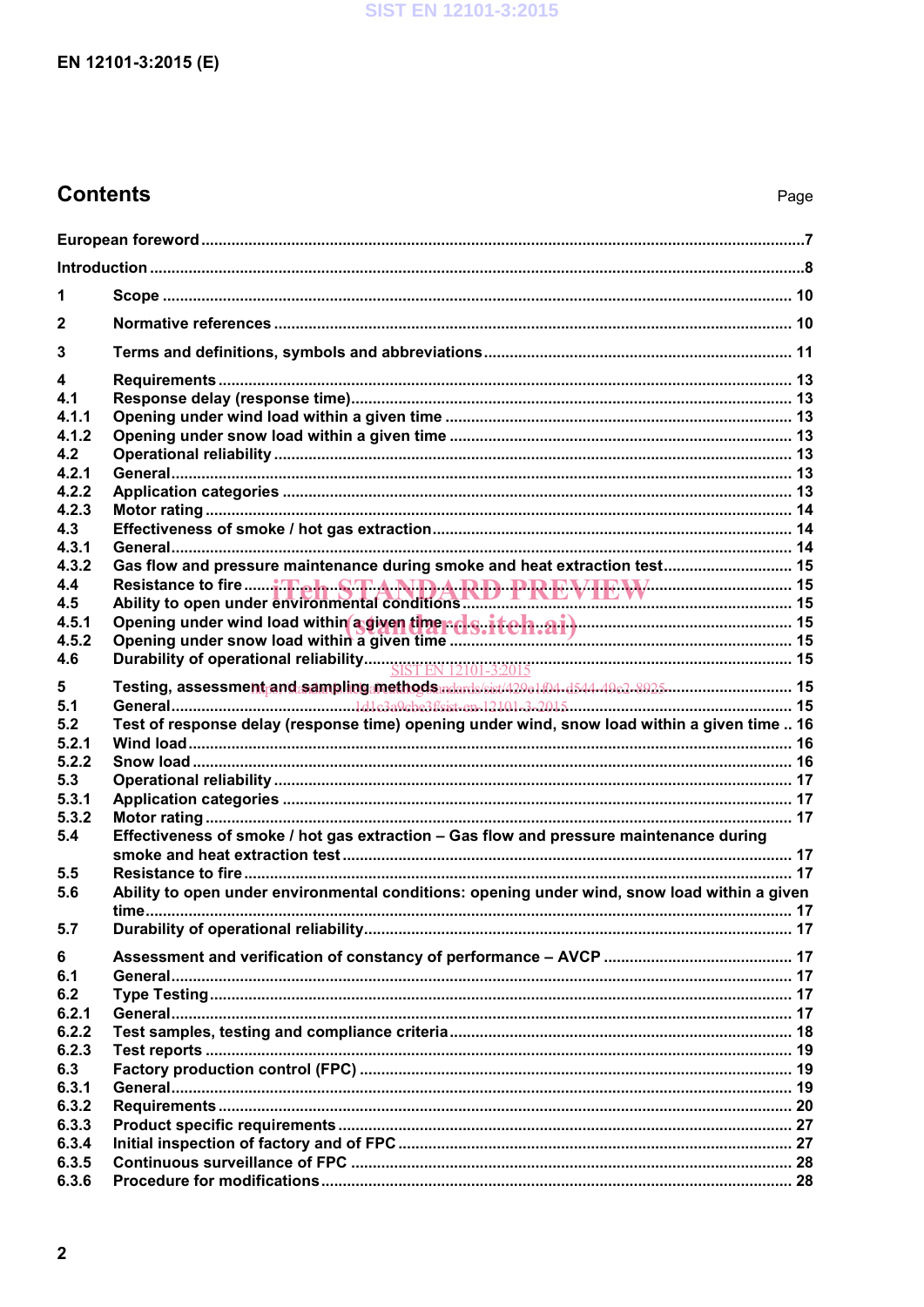| 6.3.7          | One-off products, pre-production products (e.g. prototypes) and products produced in very                 |  |
|----------------|-----------------------------------------------------------------------------------------------------------|--|
| $\overline{7}$ |                                                                                                           |  |
|                | Annex A (normative) Criteria to determine family of fans in order to select the sizes to be tested31      |  |
| A.1            | Reduction of numbers of tests for PSHC ventilators forming a product range31                              |  |
| A.2            |                                                                                                           |  |
| A.2.1          |                                                                                                           |  |
| A.2.2          | Motor Type 1: Motor out of airstream and Impeller not mounted on shaft 34                                 |  |
| A.2.3          | Motor Type 2: Centrifugal fans with impeller mounted on the motor shaft 35                                |  |
| A.2.4          |                                                                                                           |  |
| A.2.5          |                                                                                                           |  |
|                |                                                                                                           |  |
|                |                                                                                                           |  |
|                |                                                                                                           |  |
| A.3            |                                                                                                           |  |
| A.3.1          |                                                                                                           |  |
| A.3.2          |                                                                                                           |  |
| A.4            | Determination of highest stresses in impellers D. PREVIEW                                                 |  |
| A.4.1          |                                                                                                           |  |
|                |                                                                                                           |  |
|                |                                                                                                           |  |
| A.4.2.1.1      |                                                                                                           |  |
| A.4.2.1.2      |                                                                                                           |  |
| A.4.2.1.3      |                                                                                                           |  |
|                |                                                                                                           |  |
|                |                                                                                                           |  |
| A.4.2.2.2      |                                                                                                           |  |
| A.4.2.2.3      |                                                                                                           |  |
| A.4.2.2.4      |                                                                                                           |  |
| A.5            |                                                                                                           |  |
| A.5.1          |                                                                                                           |  |
| A.5.2          |                                                                                                           |  |
|                | Annex B (normative) Criteria to determine a family of motors in order to select the sizes to be tested 51 |  |
| B.1            |                                                                                                           |  |
| B.2            |                                                                                                           |  |
| B.2.1          |                                                                                                           |  |
| B.2.2          |                                                                                                           |  |
| B.2.3          |                                                                                                           |  |
| B.2.4          |                                                                                                           |  |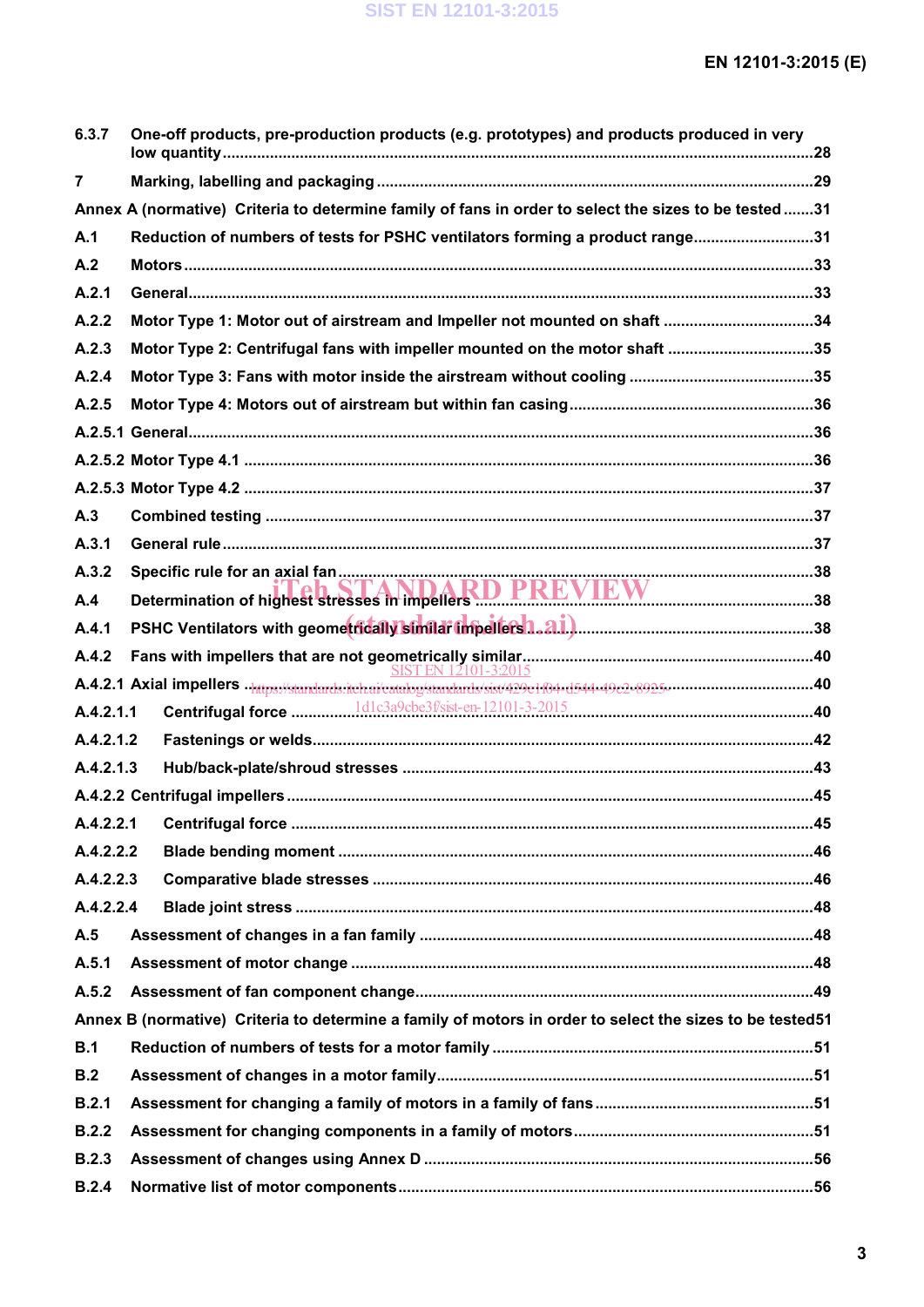### SIST EN 12101-3:2015

# EN 12101-3:2015 (E)

|       | Annex C (normative) Test method for the determination of fire resistance of powered smoke and      |  |
|-------|----------------------------------------------------------------------------------------------------|--|
| C.1   |                                                                                                    |  |
| C.2   |                                                                                                    |  |
| C.3   |                                                                                                    |  |
| C.3.1 |                                                                                                    |  |
| C.3.2 |                                                                                                    |  |
| C.3.3 | Installation in furnace depending on the intended application categories  64                       |  |
| C.4   |                                                                                                    |  |
| C.4.1 |                                                                                                    |  |
| C.4.2 |                                                                                                    |  |
| C.4.3 |                                                                                                    |  |
| C.4.4 |                                                                                                    |  |
| C.4.5 |                                                                                                    |  |
| C.5   |                                                                                                    |  |
| C.6   |                                                                                                    |  |
| C.6.1 | Prepare a test report after completion of each test including the following information: 67        |  |
|       | Annex D (normative) Test methods for electric motors to determine the impact of the changes on the |  |
| D.1   |                                                                                                    |  |
| D.2   |                                                                                                    |  |
| D.2.1 |                                                                                                    |  |
| D.2.2 |                                                                                                    |  |
|       |                                                                                                    |  |
|       |                                                                                                    |  |
|       |                                                                                                    |  |
|       |                                                                                                    |  |
| D.2.3 |                                                                                                    |  |
| D.2.4 |                                                                                                    |  |
|       |                                                                                                    |  |
|       |                                                                                                    |  |
|       |                                                                                                    |  |
| D.3   |                                                                                                    |  |
|       | Annex E (normative) Test method for assessing the response delay and ability to open under         |  |
| E.1   |                                                                                                    |  |
| E.2   |                                                                                                    |  |
| E.3   |                                                                                                    |  |
| E.4   |                                                                                                    |  |
| E.5   |                                                                                                    |  |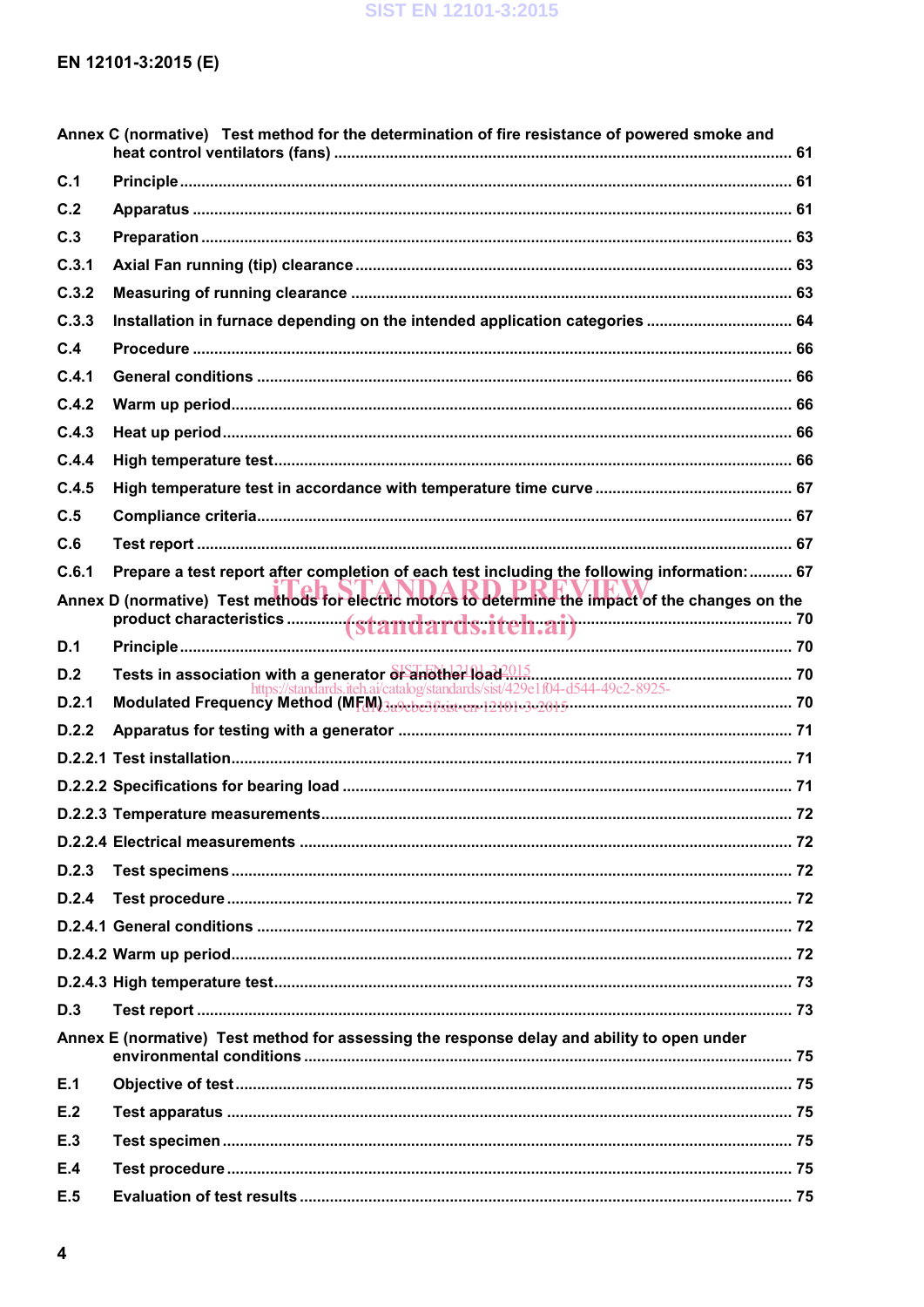| F.1   |                                                                                              |  |
|-------|----------------------------------------------------------------------------------------------|--|
| F.2   |                                                                                              |  |
| F.3   |                                                                                              |  |
| F.4   |                                                                                              |  |
| F.5   |                                                                                              |  |
| F.6   |                                                                                              |  |
| F.6.1 |                                                                                              |  |
| F.6.2 |                                                                                              |  |
| F.6.3 |                                                                                              |  |
| F.6.4 |                                                                                              |  |
| F.6.5 |                                                                                              |  |
| F.7   |                                                                                              |  |
| F.7.1 |                                                                                              |  |
|       |                                                                                              |  |
|       |                                                                                              |  |
|       | F.7.1.3 Physical properties <sup>1</sup> Teh STANDARD PREVIEW <sup>4</sup> 1999-1999-85      |  |
|       |                                                                                              |  |
|       |                                                                                              |  |
|       |                                                                                              |  |
|       |                                                                                              |  |
|       |                                                                                              |  |
|       |                                                                                              |  |
| F.7.2 |                                                                                              |  |
|       |                                                                                              |  |
|       |                                                                                              |  |
| F.7.3 |                                                                                              |  |
|       |                                                                                              |  |
|       |                                                                                              |  |
|       |                                                                                              |  |
|       |                                                                                              |  |
| F.8   |                                                                                              |  |
|       |                                                                                              |  |
| G.1   |                                                                                              |  |
| G.1.1 |                                                                                              |  |
| G.1.2 |                                                                                              |  |
| G.1.3 |                                                                                              |  |
|       | Annex ZA (informative) Clauses of this European Standard addressing the provisions of the EU |  |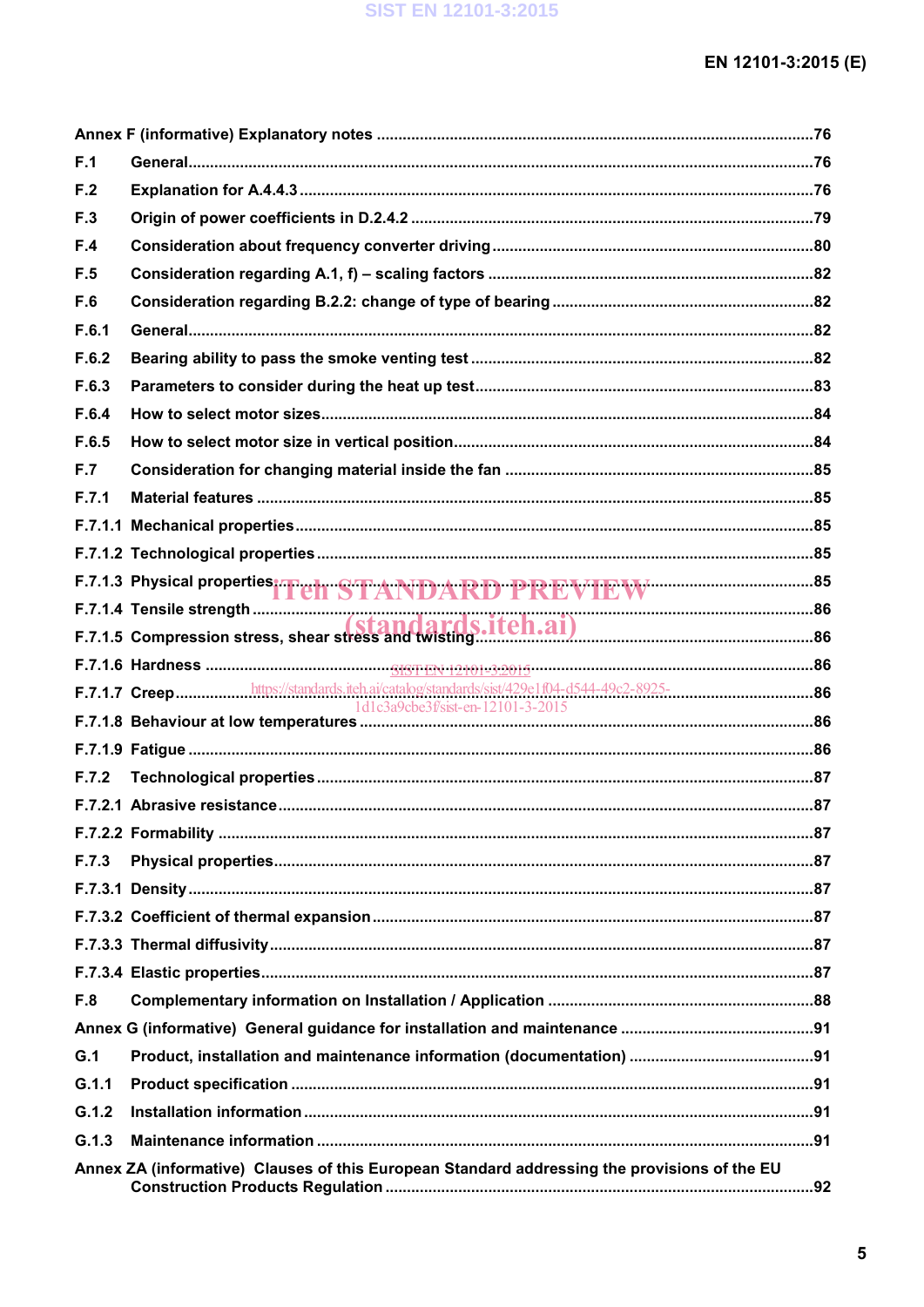## EN 12101-3:2015 (E)

|          |  | ZA.2 Procedure for AVCP of the powered heat and smoke control ventilators (fans) 93 |  |  |
|----------|--|-------------------------------------------------------------------------------------|--|--|
|          |  |                                                                                     |  |  |
|          |  |                                                                                     |  |  |
|          |  |                                                                                     |  |  |
| ZA.2.2.2 |  |                                                                                     |  |  |
|          |  |                                                                                     |  |  |
|          |  |                                                                                     |  |  |
|          |  |                                                                                     |  |  |

# **iTeh STANDARD PREVIEW** (standards.iteh.ai)

**SIST EN 12101-3:2015** https://standards.iteh.ai/catalog/standards/sist/429e1f04-d544-49c2-8925-1d1c3a9cbe3f/sist-en-12101-3-2015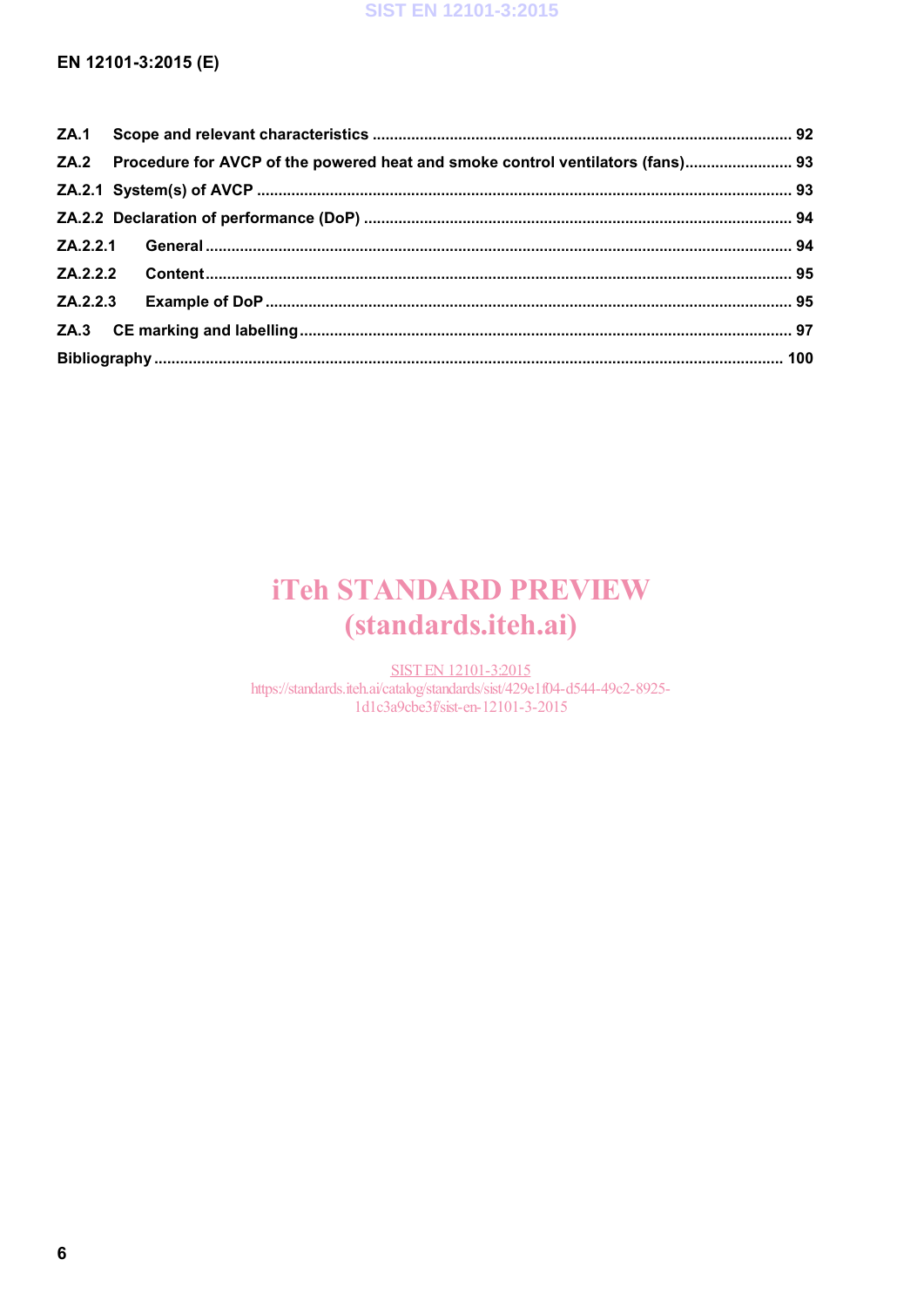# **European foreword**

This document (EN 12101-3:2015) has been prepared by Technical Committee CEN/TC 191 "Fixed firefighting systems", the secretariat of which is held by BSI.

This European Standard shall be given the status of a national standard, either by publication of an identical text or by endorsement, at the latest by February 2016, and conflicting national standards shall be withdrawn at the latest by May 2017.

Attention is drawn to the possibility that some of the elements of this document may be the subject of patent rights. CEN [and/or CENELEC] shall not be held responsible for identifying any or all such patent rights.

This document supersedes EN 12101-3:2002.

This document has been prepared under a mandate given to CEN by the European Commission and the European Free Trade Association, and supports essential requirements of EU Directive(s) and/or EU Regulation(s).

For relationship with EU Regulation(s), see informative Annex ZA, which is an integral part of this document.

This European Standard is part of the package of the European Standards EN 12101 covering smoke and heat control systems.

EN 12101, *Smoke and heat control systems*, consists of the following parts:

- *Part 1: Specification for smoke barriers* **A** Requirements and test methods **W**
- *Part 2: Specification for natural smoke and heat control ventilators* (standards.iteh.ai)
- *Part 3: Specification for powered smoke and heat control ventilators* SIST EN 12101-3:2015
- Part 4: Natural smokepandarheatscontrolaventilation systems Li04Installation and test methods (published as CEN/TR 12101-4) 1d1c3a9cbe3f/sist-en-12101-3-2015
- *Part 5: Design and calculation for smoke and exhaust ventilation systems* (published as CEN/TR 12101-5)
- *Part 6: Specification for pressure differential systems- kits*
- *Part 7: Smoke duct sections*
- *Part 8: Smoke control dampers*
- *Part 10: Power supplies*
- *Part 11: Smoke control in car parks*
- *Part 12: SHEVS – Time dependent fires*
- *Part 13: Pressure differential systems (PDS) design and calculation methods, acceptance testing, maintenance and routine testing of installation*

According to the CEN/CENELEC Internal Regulations, the national standards organisations of the following countries are bound to implement this European Standard: Austria, Belgium, Bulgaria, Croatia, Cyprus, Czech Republic, Denmark, Estonia, Finland, Former Yugoslav Republic of Macedonia, France, Germany, Greece, Hungary, Iceland, Ireland, Italy, Latvia, Lithuania, Luxembourg, Malta, Netherlands, Norway, Poland, Portugal, Romania, Slovakia, Slovenia, Spain, Sweden, Switzerland, Turkey and the United Kingdom.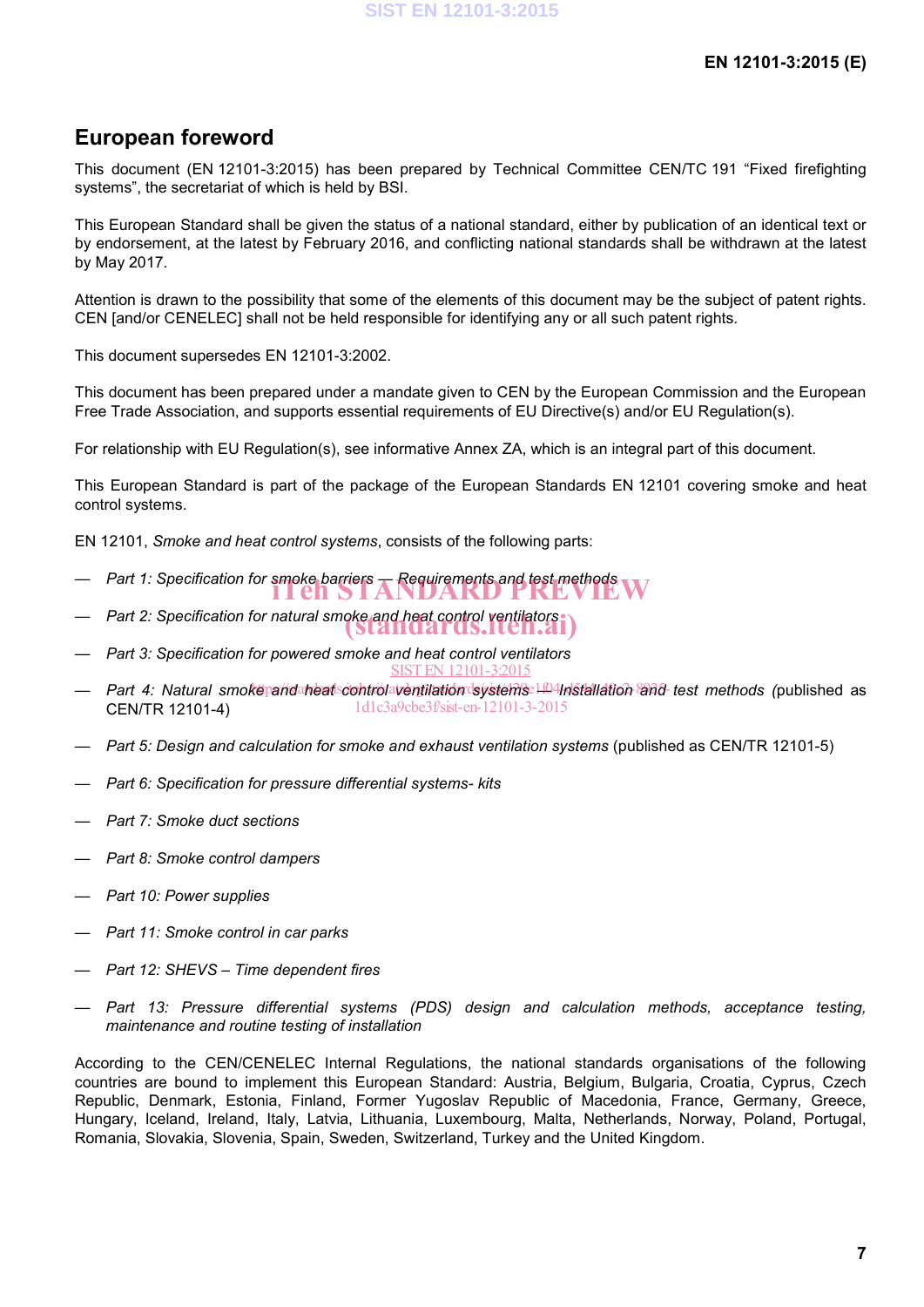## **Introduction**

Smoke and heat control ventilation systems create a smoke free layer above the floor by removing smoke and thus improve the conditions for the safe escape and/or rescue of people and animals and the protection of property and permit the fire to be fought while still in its early stages. They also exhaust hot gases released by a fire in the developing stage.

In specific cases some fans are used to convey smoke (e.g. in tunnels or car parks). These fans, called jet fans or impulse fans are also within the scope of this standard.

The use of smoke and heat control ventilation systems to create smoke free areas beneath a buoyant smoke layer has become widespread. Their value in assisting in the evacuation of people from construction works, reducing fire damage and financial loss by preventing smoke logging, facilitating fire fighting, reducing roof temperatures and retarding the lateral spread of fire is firmly established. For these benefits to be obtained it is essential that smoke and heat control ventilators operate fully and reliably whenever called upon to do so during their installed life. A heat and smoke control ventilation system is a scheme of safety equipment intended to perform a positive role in a fire emergency.

Components for smoke and heat control systems should be installed as part of a properly designed smoke and heat control system.

Smoke and heat control ventilation systems help to:

- $-$  keep the escape and access routes free from smoke  $\bf R\bf D\bf P\bf R\bf F\bf W\bf E\bf W$
- $-$  facilitate fire fighting operations by creating a smoke free layer  $\mathbf{h}.\mathbf{a}\mathbf{i})$
- delay and/or prevent flashover and thus full development of the fire; SIST EN 12101-3:2015
- protect equipment and furnishingerds.iteh.ai/catalog/standards/sist/429e1f04-d544-49c2-8925-
- 1d1c3a9cbe3f/sist-en-12101-3-2015
- reduce thermal effects on structural components during a fire;
- reduce damage caused by thermal decomposition products and hot gases.

Depending on the design of the system and the ventilator, powered or natural smoke and heat ventilators can be used in a smoke and heat control system. Powered smoke and heat control ventilators (fans) can be installed in the roof or upper part of walls of building or in a ducted system with the ventilator inside or outside the smoke reservoir or in a plant room.

Powered smoke and heat control ventilation systems should operate based on powered ventilators (fans). The performance of the powered smoke and heat control system depends on:

- the temperature of the smoke;
- size, number and location of the exhaust openings;
- the wind influence;
- size, geometry and location of the inlet air openings;
- the time of actuation:
- the location and conditions of the system (for example arrangements and dimensions of the building).

Smoke and heat control ventilation systems are used in buildings or construction works where the particular (large) dimensions, shape or configuration make smoke control necessary.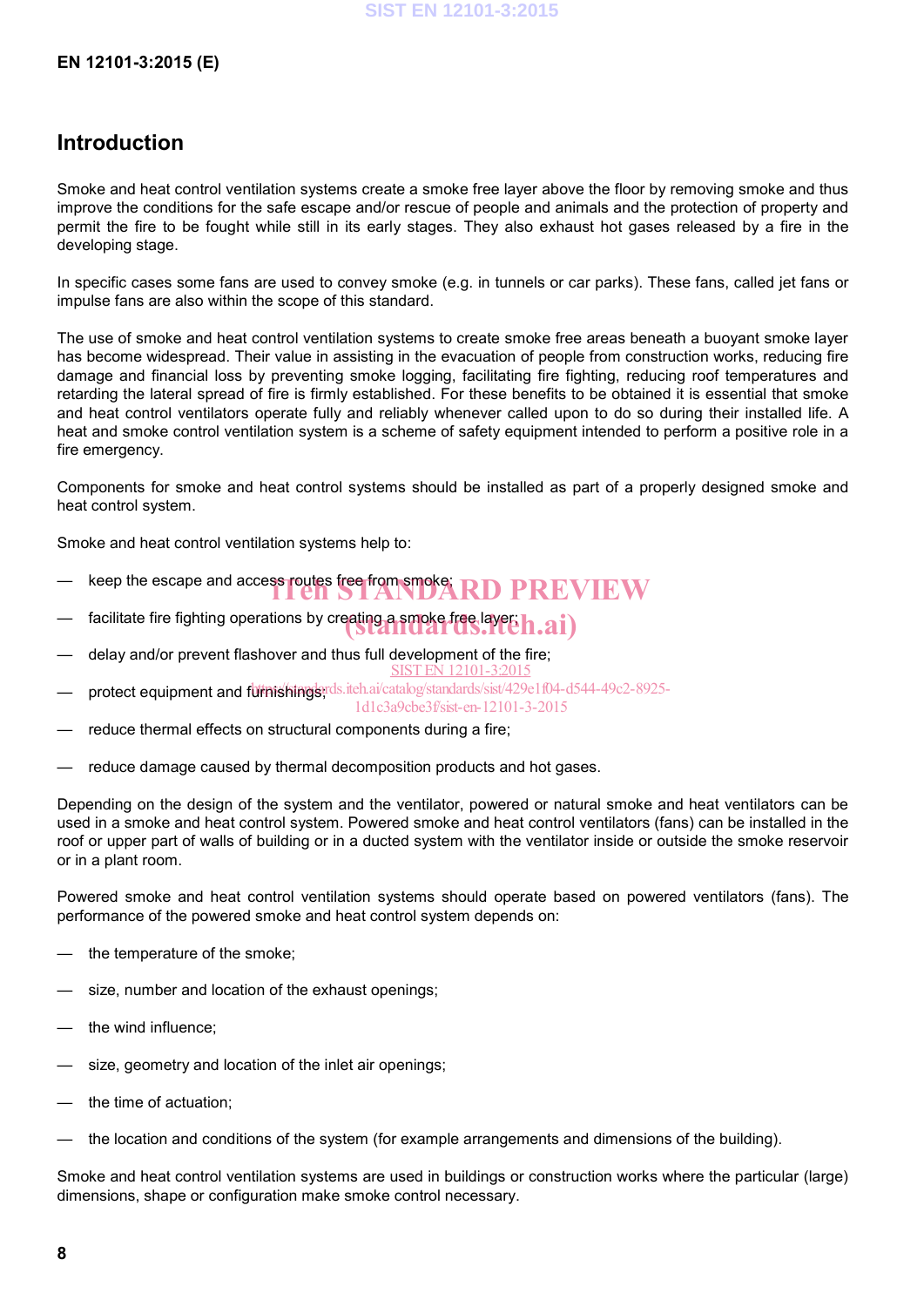### **EN 12101-3:2015 (E)**

Typical examples are:

- single and multi-storey shopping malls;
- single and multi-storey industrial buildings and warehouses;
- atria and complex buildings;
- enclosed car parks;
- stairways;
- tunnels;
- theatres.

# iTeh STANDARD PREVIEW (standards.iteh.ai)

SIST EN 12101-3:2015 https://standards.iteh.ai/catalog/standards/sist/429e1f04-d544-49c2-8925- 1d1c3a9cbe3f/sist-en-12101-3-2015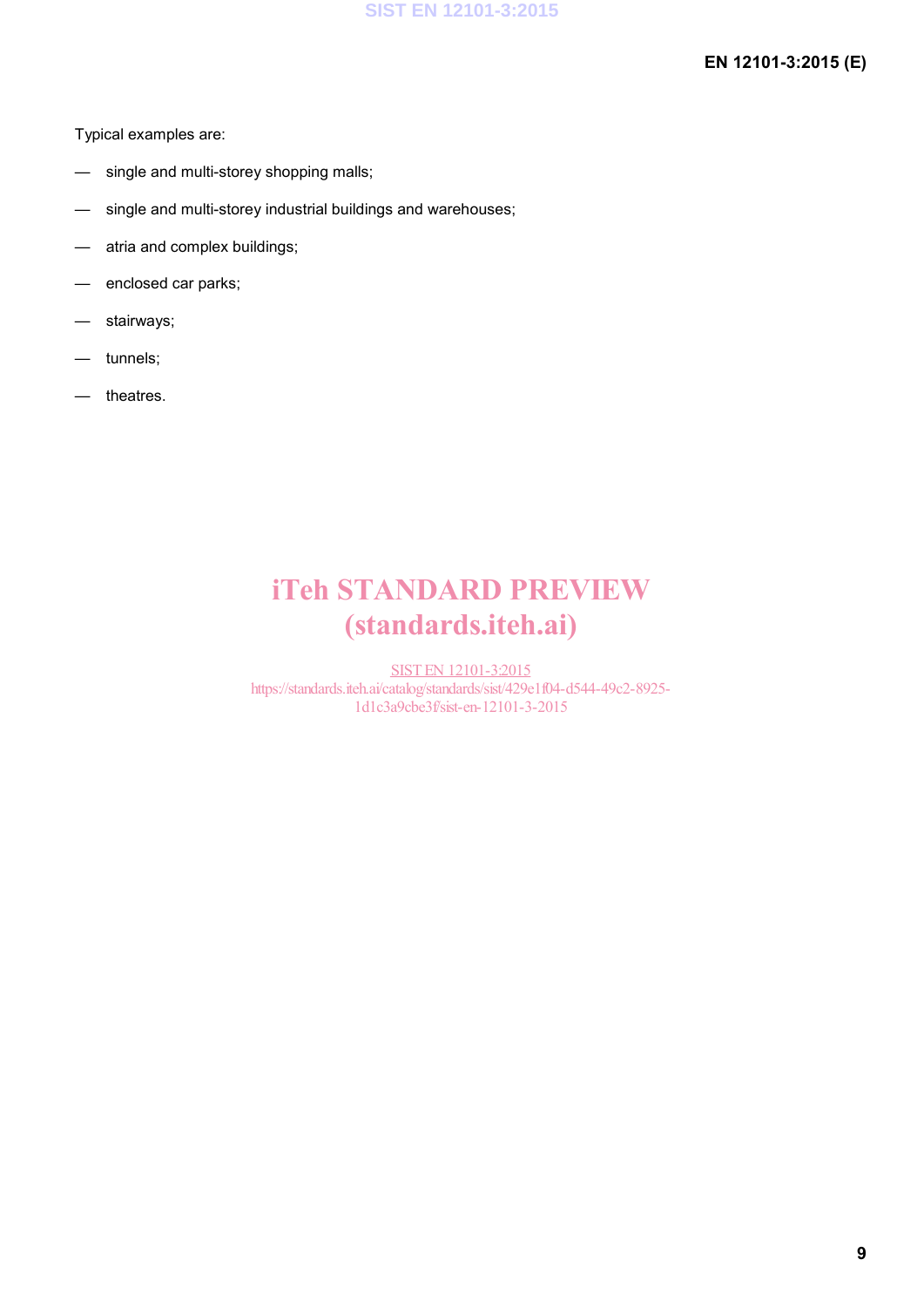#### **1 Scope**

This European Standard specifies the products characteristics of powered smoke and heat control ventilators (fans) intended to be used as part of a powered smoke and heat control ventilation system in construction works.

It provides test and assessment methods of the characteristics and the compliance criteria of the test assessment results.

This European Standard applies to the following:

- a) fans for smoke and heat control ventilation;
- b) impulse/jet fans for smoke and heat control ventilation;

#### **2 Normative references**

The following documents, in whole or in part, are normatively referenced in this document and are indispensable for its application. For dated references, only the edition cited applies. For undated references, the latest edition of the referenced document (including any amendments) applies.

EN 1363 (all parts), *Fire resistance tests*

EN 13501-4, *Fire classification of construction products and building elements ― Part 4: Classification using data from fire resistance tests on components of smoke control systems*

EN 60034-1, *Rotating electrical machines - Part 1: Rating and performance (IEC 60034-1)* iTeh STANDARD PREVIEW (standards.iteh.ai)

EN 60034-2-1, *Rotating electrical machines - Part 2-1: Standard methods for determining losses and efficiency from tests (excluding machines for traction vehicles) (IEC 60034-2-1)* SIST EN 12101-3:2015

EN 60034-18-41, *Rotating electrical machines <sub>379</sub> eart 18-41: Partial discharge free electrical insulation systems (Type I) used in rotating electrical machines fed from voltage converters - Qualification and quality control tests (IEC 60034-18-41)* https://standards.iteh.ai/catalog/standards/sist/429e1f04-d544-49c2-8925-

EN 60085, *Electrical insulation - Thermal evaluation and designation (IEC 60085)*

CLC/TS 60034-17, *Rotating electrical machines - Part 17: Cage induction motors when fed from converters - Application guide (IEC 60034-17)*

EN ISO 204, *Metallic materials - Uniaxial creep testing in tension - Method of test (ISO 204)*

EN ISO 5167 (all parts), *Measurement of fluid flow by means of pressure differential devices*

EN ISO 5801, *Industrial fans - Performance testing using standardized airways (ISO 5801*

EN ISO 6892-1, *Metallic materials - Tensile testing - Part 1: Method of test at room temperature (ISO 6892-1)*

EN ISO 6892-2, *Metallic materials - Tensile testing - Part 2: Method of test at elevated temperature (ISO 6892-2)*

ISO 281, *Rolling bearings — Dynamic load ratings and rating life*

ISO 834-1, *Fire-resistance tests — Elements of building construction — Part 1: General requirements*

ISO 1099, *Metallic materials — Fatigue testing — Axial force-controlled method*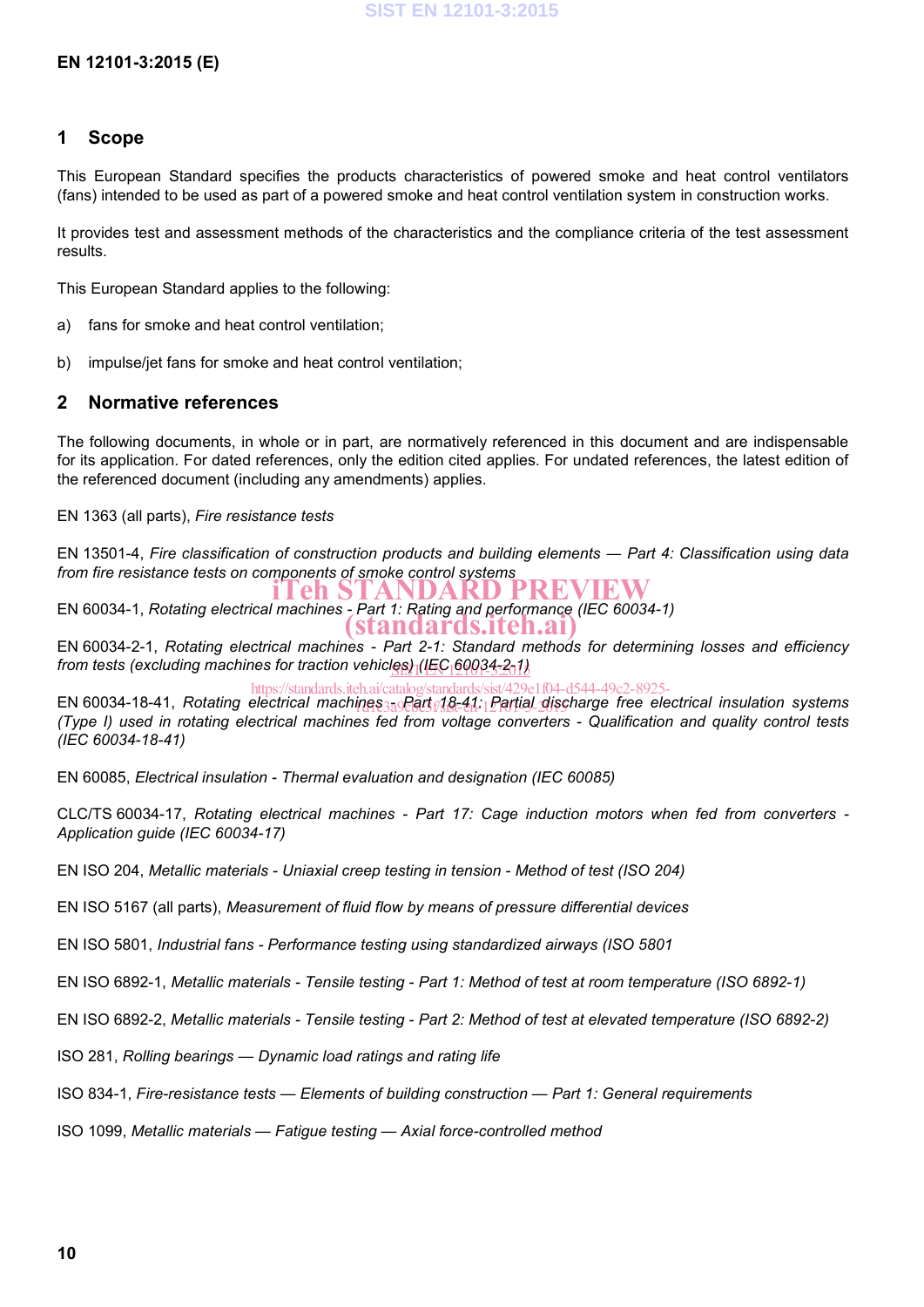## **3 Terms, definitions, symbols and abbreviations**

For the purposes of this document, the following terms and definitions apply.

### **3.1**

#### **ventilator**

term covering both natural or powered ventilators (fans)

#### **3.2**

#### **powered smoke and heat control ventilator**

#### **PSHC ventilator**

smoke-ventilating fan that is suitable for handling smoke and hot gases for a specified time/temperature profile

#### **3.3**

#### **dual purpose PSHC ventilator**

smoke-ventilating fan that has provision to allow its use for comfort (i.e. day to day) ventilation

#### **3.4**

#### **emergency PSHC ventilator**

smoke-ventilating fan that is not used for comfort (i.e. day to day) ventilation

#### **3.5**

#### **smoke reservoir**

region within a building limited or bordered by smoke curtains or structural elements and which will in the event of a fire retain a thermally buoyant smoke layer ANDARD PREVIEW

#### **3.6**

# (standards.iteh.ai)

**powered roof ventilator** fan designed for mounting on a roof and having exterior weather protection

#### **3.7**

#### https://standards.iteh.ai/catalog/standards/sist/429e1f04-d544-49c2-8925- 1d1c3a9cbe3f/sist-en-12101-3-2015

#### **thermal insulated ventilator**

ventilator insulated to limit the external surface temperature to reduce the danger of injury to persons or damage to materials (see 5.3.1)

 $\pm 2101 - 3:20$ 

#### **3.8**

#### **smoke reservoir ventilator**

ventilator suitable for operation fully immersed in a smoke reservoir

#### **3.9**

#### **non smoke reservoir ventilator**

ventilator not suitable for operation fully immersed in a smoke reservoir

#### **3.10**

### **series-produced powered ventilator product family**

physically similar fans using the same form of construction and materials throughout, with the same methods of impeller construction, motor mounting and construction, and electrical connection in which the following may vary across the range:

- overall dimensions of the fans; and/or
- the impeller diameter and width, hub size, blade length and number of blades of the impeller; and/or;
- the motor details, as per 3.12, 3.13, 3.14 and 3.15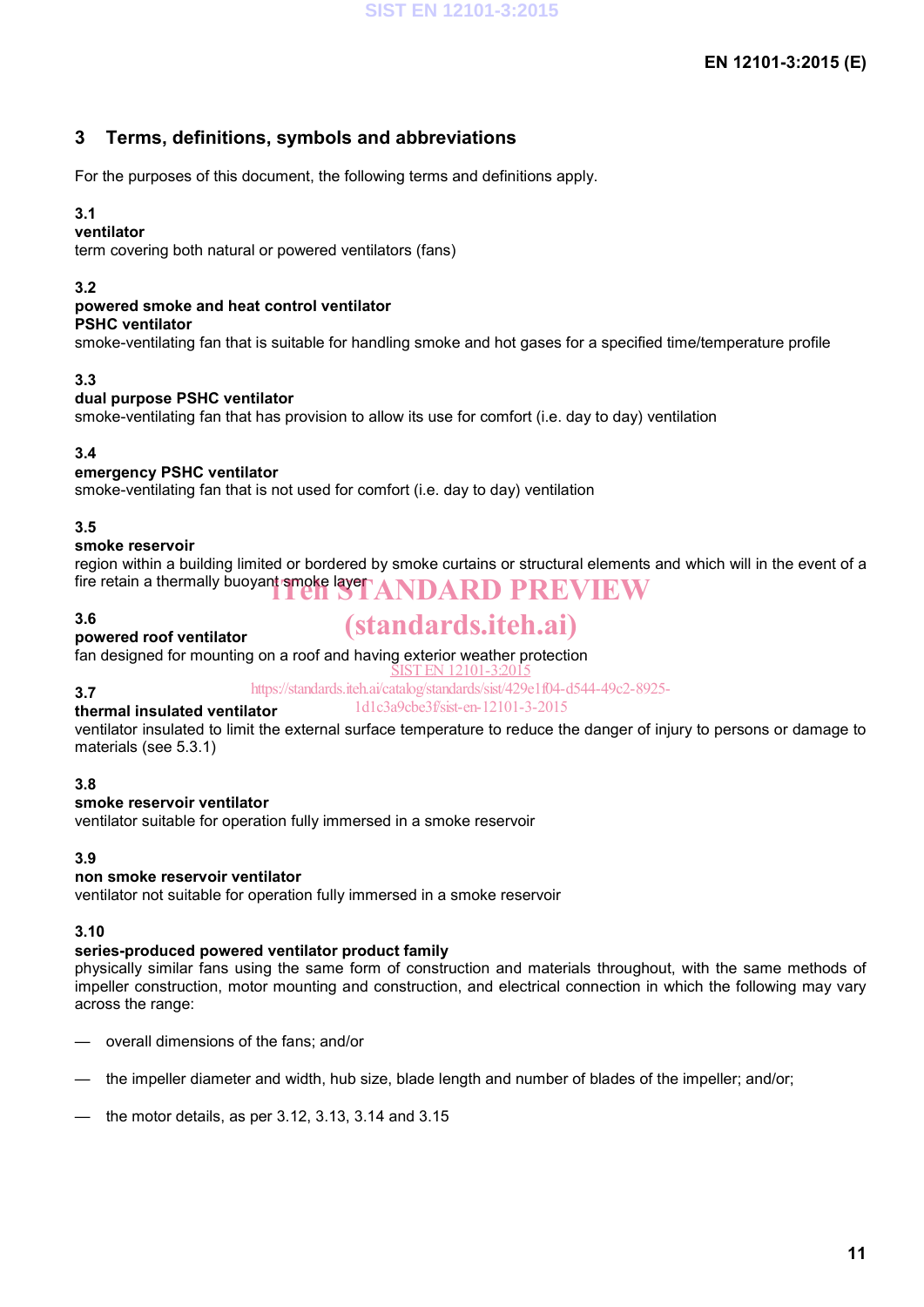#### **3.11**

#### **impulse/jet fans for smoke and heat control ventilation**

fan used for producing a jet of air in a space and unconnected to any ducting

Note 1 to entry The air jet may be used, for example, for adding momentum to the air within a duct, a tunnel or other space, or for intensifying the heat transfer in a determined zone.

#### **3.12**

#### **non-series produced fans for smoke and heat control ventilation**

fans that are:

- individually designed and manufactured, upon request and for specific purposes, needing to readjust the production machines for their manufacture in order to be used in the work concerned; or
- custom-made for a specific order to obtain one or several end use performances different from products manufactured in series, even if produced according to the same manufacturing process/system design.

Note 1 to entry These are products of individual design that are ordered for and installed in one and the same known work. They should neither be part of a range of equal products, which is manufactured in series of the same kind combining usual components in the same way, nor should they and their field of application (e.g. dimensions, weight) be offered on the general initiative of the manufacturer (e.g. by means of published catalogues or other ways of advertising).

#### **3.13**

#### **three phase motor family**

motors which are physically similar, using the same form of construction i.e. same materials and manufacturing method for carcase, cooling impeller, when fitted, and end covers; same insulation materials which includes sheet insulation used for coil separation and slot insulation winding impregnation material (varnish or resin etc. insulation used for coil separation and slot insulation, winding impregnation material (varnish or resin etc., lead insulation, terminal blocks and any other materials that could affect the integrity of the insulation); same bearing the class of fit. Unknown and arrangement, with motor windings, based on the same maximum winding type, class of fit, lubricant and arrangement, with motor windings based on the same maximum winding temperature and class of insulation,; in which the following may vary across the range: SIST EN 12101-3:2015

- frame size: https://standards.iteh.ai/catalog/standards/sist/429e1f04-d544-49c2-8925- 1d1c3a9cbe3f/sist-en-12101-3-2015
- the rotational speed;
- the electrical windings, including multi-speed;
- the form of mounting, e.g. foot, flange, pad, clamp, etc.

#### **3.14**

#### **single phase motor family**

motors which are physically similar, using the same form of construction i.e. same materials and manufacturing method for carcase, cooling impeller, when fitted, and end covers; same insulation materials which includes sheet insulation used on for coil separation and slot insulation, winding impregnation material (varnish or resin etc., lead insulation, terminal blocks and any other materials that could affect the integrity of the insulation); same bearing type, class of fit, lubricant and arrangement, with motor windings based on the same maximum winding temperature and class of insulation, same capacitor type and same location of the capacitor; in which the following may vary across the range:

- the frame size;
- the rotational speed;
- the electrical windings, including multi-speed;
- the form of mounting, e.g. foot, flange, pad, clamp, etc.